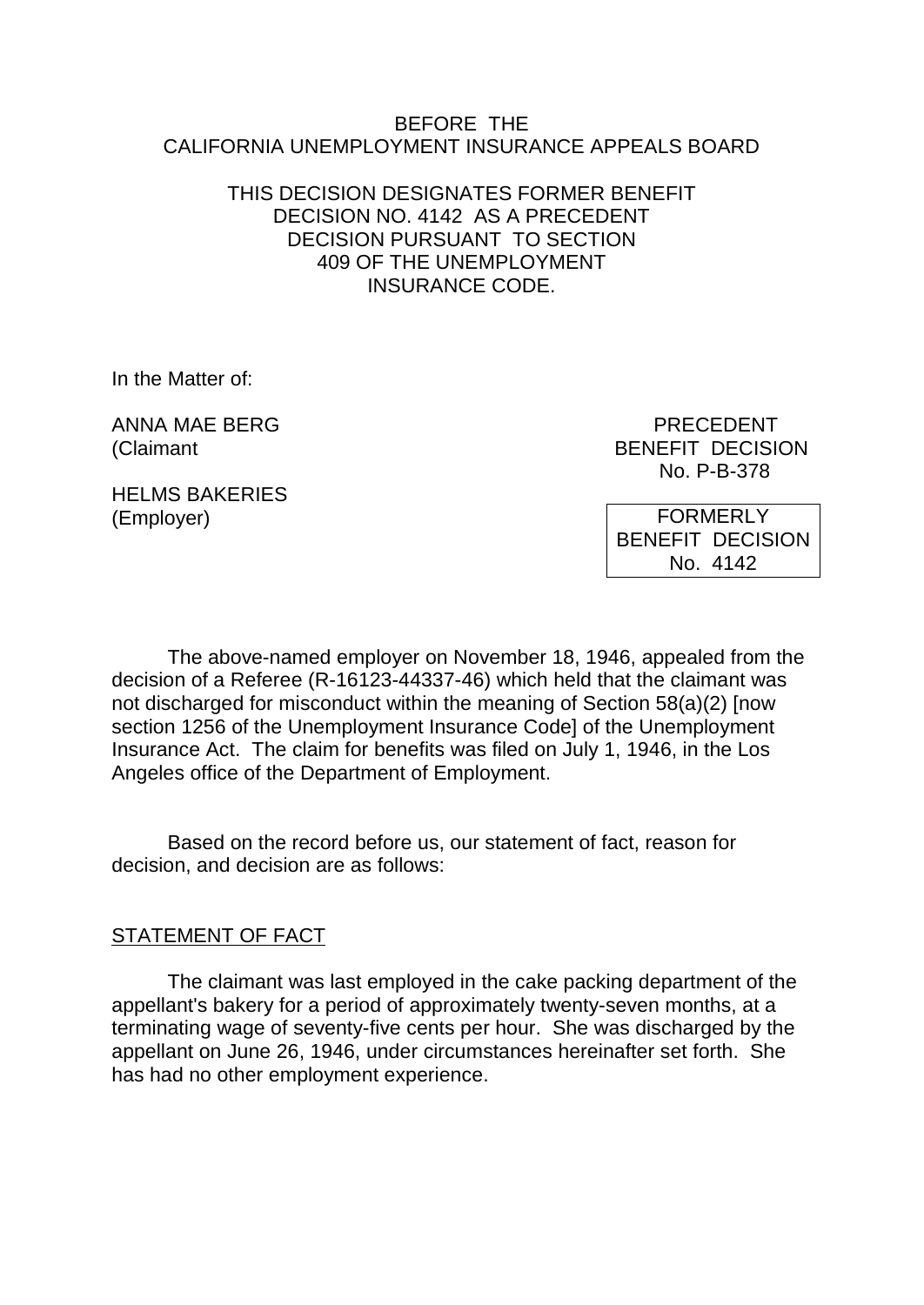On July 1, 1946, the claimant registered for work and filed a claim for benefits in the Los Angeles office of the Department of Employment. Upon receipt of notice that a claim had been filed, the appellant-employer protested the payment of benefits on the ground that the claimant had been discharged for misconduct in connection with her most recent work. After an investigation, the Department on July 16, 1946, issued a determination holding that the claimant had not been discharged for misconduct within the meaning of Section 58(a) (2) [now section 1256 of the Unemployment Insurance Code] of the Unemployment Insurance Act. The employer appealed and a Referee affirmed the determination.

The record shows that the hearing before the Referee in this case originally was scheduled for August 28, 1946. The claimant appeared at that time, but the case was continued at the request of the employer's representative because a death in the family of the employer's personnel director made it inconvenient for him to appear as a witness. The continued hearing was held on September 24, 1946, and the claimant again was present. The only witness for the employer present at the hearing was the personnel director. His testimony indicated that he was not present at the time of the discharge, and that his only knowledge of the events leading up to the discharge had been obtained through conversation with the forelady of the cake packing department. The employer's representative introduced an affidavit from the forelady, in which the latter states that she was the claimant's supervisor; that the claimant "slowed down on the job and encouraged others to do likewise;" that the claimant was impertinent and used profanity; and that the claimant had been told on numerous occasions that if her work did not improve, she would be discharged.

The claimant testified at the continued hearing that she always had performed her work properly. She denied that she had slackened her efforts, and denied that she had advised other workers to "slow down." She stated that the forelady did not warn her in advance that she might be discharged, and that she had had no complaints concerning her work prior to her discharge. She denied saying that she would not work faster, and denied the use of profanity. She said that she had received several wage increases during her period of employment, from a beginning wage of fifty cents per hour to a terminating wage of seventy-five cents per hour, which she received for the last six weeks of her work.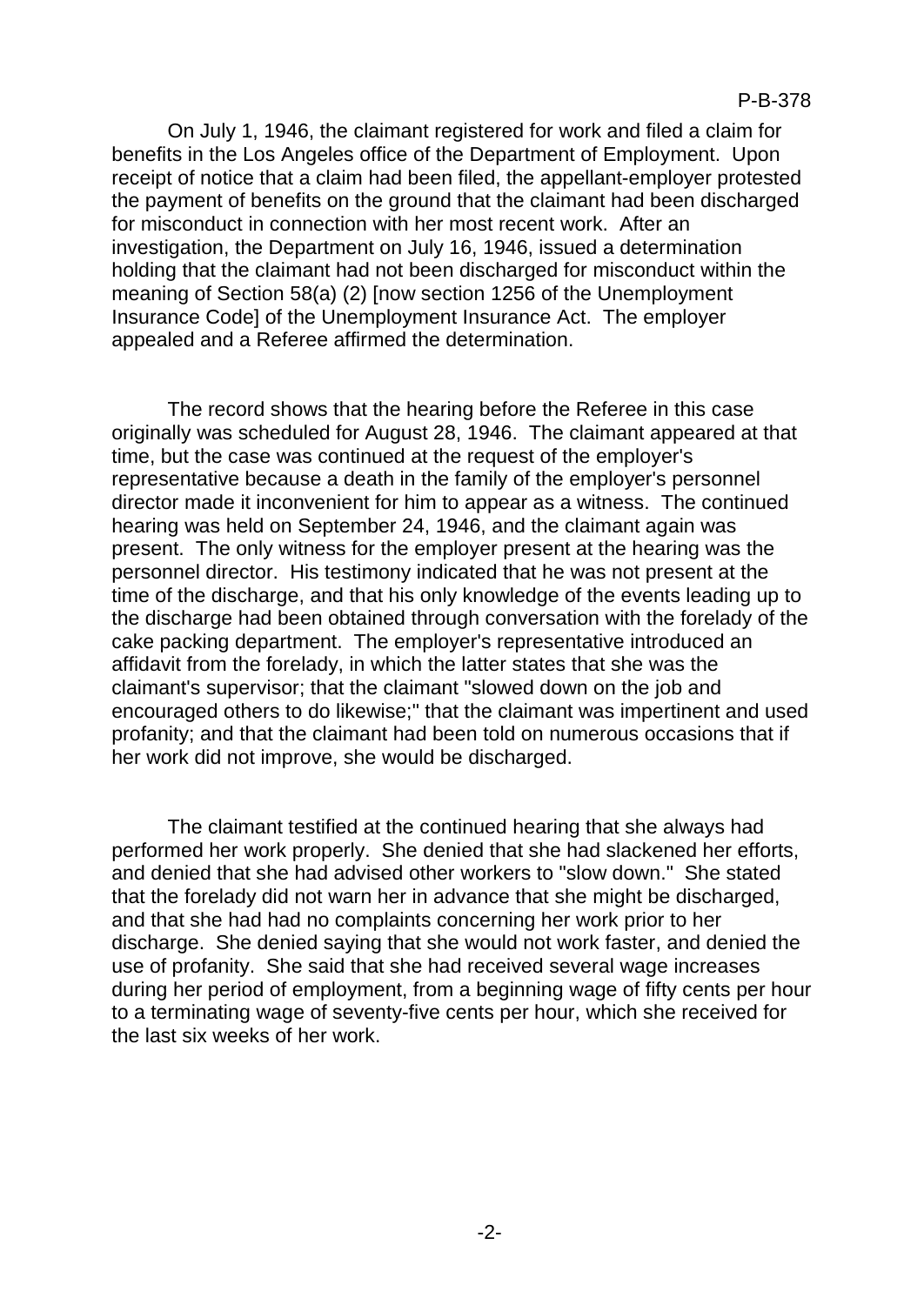The forelady was not present at either hearing. When asked why she was not present, the employer's representative answered: "I don't want to tear the plant up entirely . . . I don't think the Referee quite understands -- to take two or three people away to settle a matter that should be settled -- The employer has some rights." The employer's representative later said that if the hearing again could be continued, an effort would be made to have the forelady appear at the hearing and testify under oath to verify the affidavit, "if it's necessary, or if it's possible." The Referee refused to grant a continuance, and held that a preponderance of the evidence established that the claimant was not discharged for misconduct.

In appealing to this Appeals Board the appellant-employer states that: "It is our firm belief that the Referee has no right to accept the statement of a benefit-seeking employee against the sworn statement of her immediate superior, regardless of whether the superior was actually present in person or not. It is not fair to expect several people from a busy organization to take time off with corresponding disrupture of daily activities to offset the unsupported statement of a claimant whose sole job is to get benefits, who has nothing to do only appear, personally, in her efforts to collect benefits." The employer also states that the forelady will appear personally to testify -- "...if the Commission so desires."

# REASON FOR DECISION

Although there is a direct conflict in the evidence it is our opinion that a preponderance thereof established that the claimant did not commit the acts alleged by the employer as the basis of a misconduct disqualification. The employer's evidence concerning these acts consisted entirely of hearsay and affidavits.

In Lacabere v. Wise (1904), 141 Cal. 556, 75 Pac. 185, the court pointed out that affidavits are not in the nature of the best evidence to prove issuable facts and that they rank on no higher plane than hearsay evidence. In Pavaroff v. Pavaroff (1942), 55 A.C.S. 27, 130 Pac. (2d) 212, (hearing in the Supreme Court granted appeal dismissed on stipulation) the court said: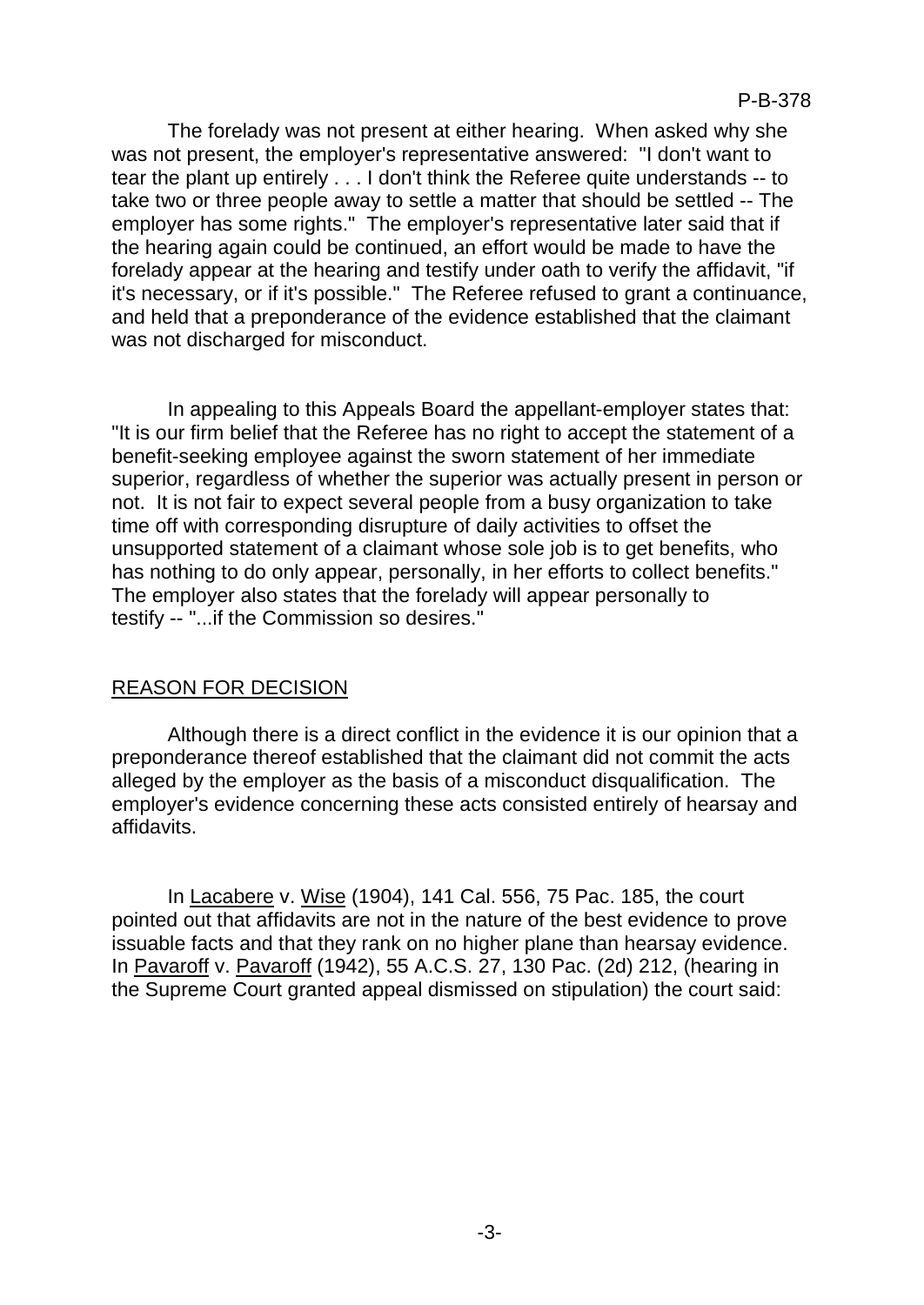"Where cross examination was not accorded, not only was the testimony classified as hearsay but it was considered too uncertain and unreliable to be considered in the investigation of controverted facts and should therefore not be received as evidence. As an affidavit is but the ex parte sworn statement of the affiant, it was accordingly inadmissable at the common law on a controverted issue of fact... In short the common law, accepting the experience of ages, regarded cross examination of a witness or affiant as to his relation to the case or parties, his motives, if any, his means of knowledge and opportunities for information, his powers of observation and tenacity of memory as of prime importance to test the credibility and accuracy of his statements, so as to render reliance thereon safe."

Although we are not bound by the statutory rules of evidence, and the affidavit was properly admitted as evidence in this case, nevertheless in determining where the weight of evidence lies on a controverted issue we must give full consideration to the inherent weakness of the affidavit as evidence. In the instant case the claimant has appeared personally, has testified under oath and has been subjected to cross examination. She has denied the charges made against her in the affidavit. The affiant has not been subject to cross-examination and there has been no opportunity to test her means of knowledge, her sources of information, her motives, if any, or her powers of observation and tenacity of memory.

The employer's contention that we must accept an affidavit over the sworn testimony of the claimant simply because the affidavit was made by the claimant's "superior," is untenable nor do we agree with the employer's assertion that the claimant's testimony should be ignored because she is interested in the outcome of the proceeding. Her interest, of course, is one of the factors to be taken into consideration in weighing the evidence, just as also we must consider the interest of the employer whose reserve account will be affected by the payment of benefits, or the interest of a supervisor in justifying her actions, or the interest of a professional employer representative who may be concerned with retaining the business of his clients. The fact that any one of these persons may be interested in the outcome of a case does not necessarily render his testimony unreliable.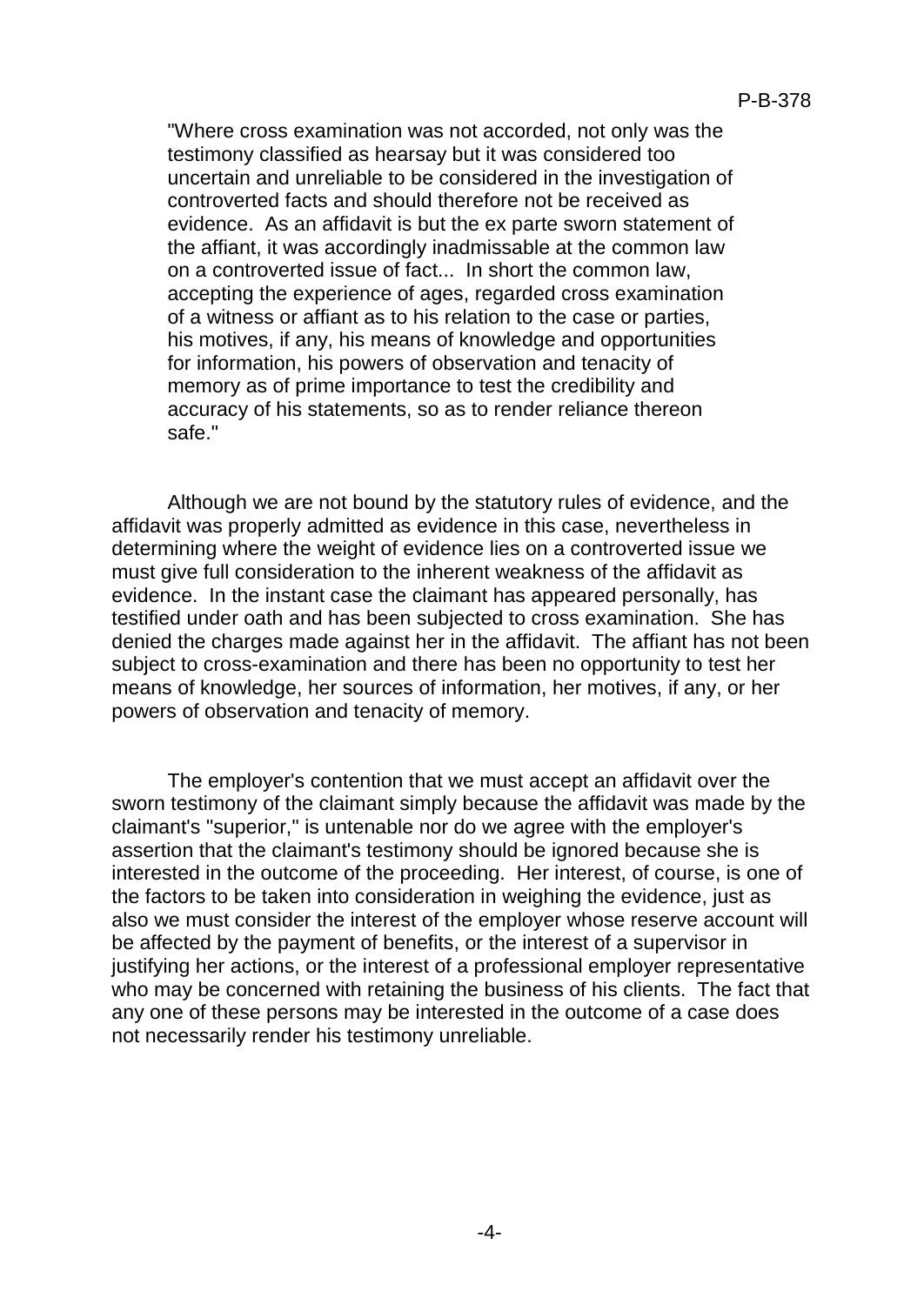After considering all of the evidence in this case we hold that a preponderance of the evidence establishes that the claimant did not commit the acts of which she is accused by her employer, and that she was not discharged for misconduct connected with her most recent work within the meaning of Section 58(a)(2) [now section 1256 of the Unemployment Insurance Code] of the Act.

The employer has offered to have the forelady testify, personally, "if the Commission so desires" although contending that she should not be required to appear. The Department, in this case, awarded benefits only after conducting an investigation. The employer having protested the payment of benefits, and as the appellant, should have been prepared to establish its case. The employer chose to rely upon convenience in presenting evidence in affidavit form. The claimant has already been subjected to questioning during the investigation and also has been compelled to attend two hearings. In view of the facts of this case we can see no justification for a further hearing.

#### DECISION

The decision of the Referee is affirmed. Benefits are granted provided the claimant is otherwise eligible.

Sacramento, California, April 18, 1947.

# CALIFORNIA UNEMPLOYMENT INSURANCE APPEALS BOARD

TOLAND C. McGETTIGAN, Chairman

MICHAEL B. KUNZ

HIRAM W. JOHNSON, 3rd